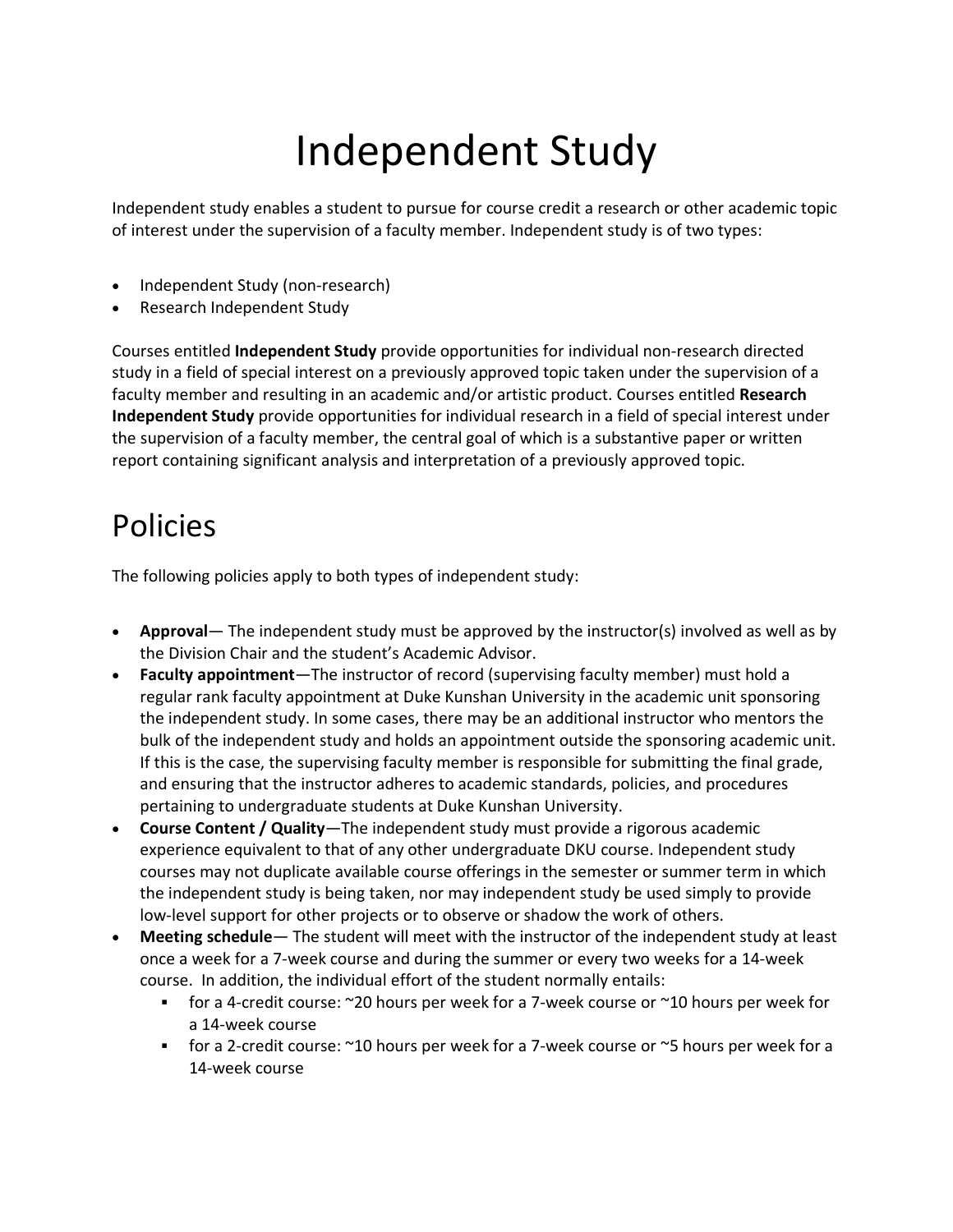- **Final product**—The student will produce a final academic and/or artistic product to be completed during the semester for which the student is registered for the course.
- **Grading**—The instructor will evaluate the work, offer midterm feedback and evaluate the final product associated with the independent study, and submit a grade by the end of the course period. If the instructor is someone other than the supervising faculty member, the instructor will consult on the final grade with the supervising faculty member from the sponsoring academic unit, who will submit the final grade.
- **Credit toward a major** -- The Dean of Undergraduate Studies, in consultation with the appropriate Division Chair, will determine whether an independent study course successfully completed will count toward the major.

Note: Though uncommon, it is not prohibited for a student to take more than one independent study course in a semester. Students may not receive academic credit for work (e.g., in a laboratory, an internship, etc.) for which they receive monetary compensation.

# Procedures

- If you wish to register for an independent study or research independent study you must first find and make arrangements with a faculty member having expertise in the desired area. It is best to begin this process in the semester before you intend to enroll as there will be many details to work out.
- You and your faculty instructor should agree on the course title, plan of study, objectives and expectations, as well as on the nature of the final product and evaluation criteria.
- Then you need to complete and submit the signed Independent Study Permission Form. Your instructor (or the supervising faculty member from a sponsoring academic unit) will provide you with a course number, section number, and permission number which you will then use to enroll. You should complete your enrollment by the end of the drop/add period.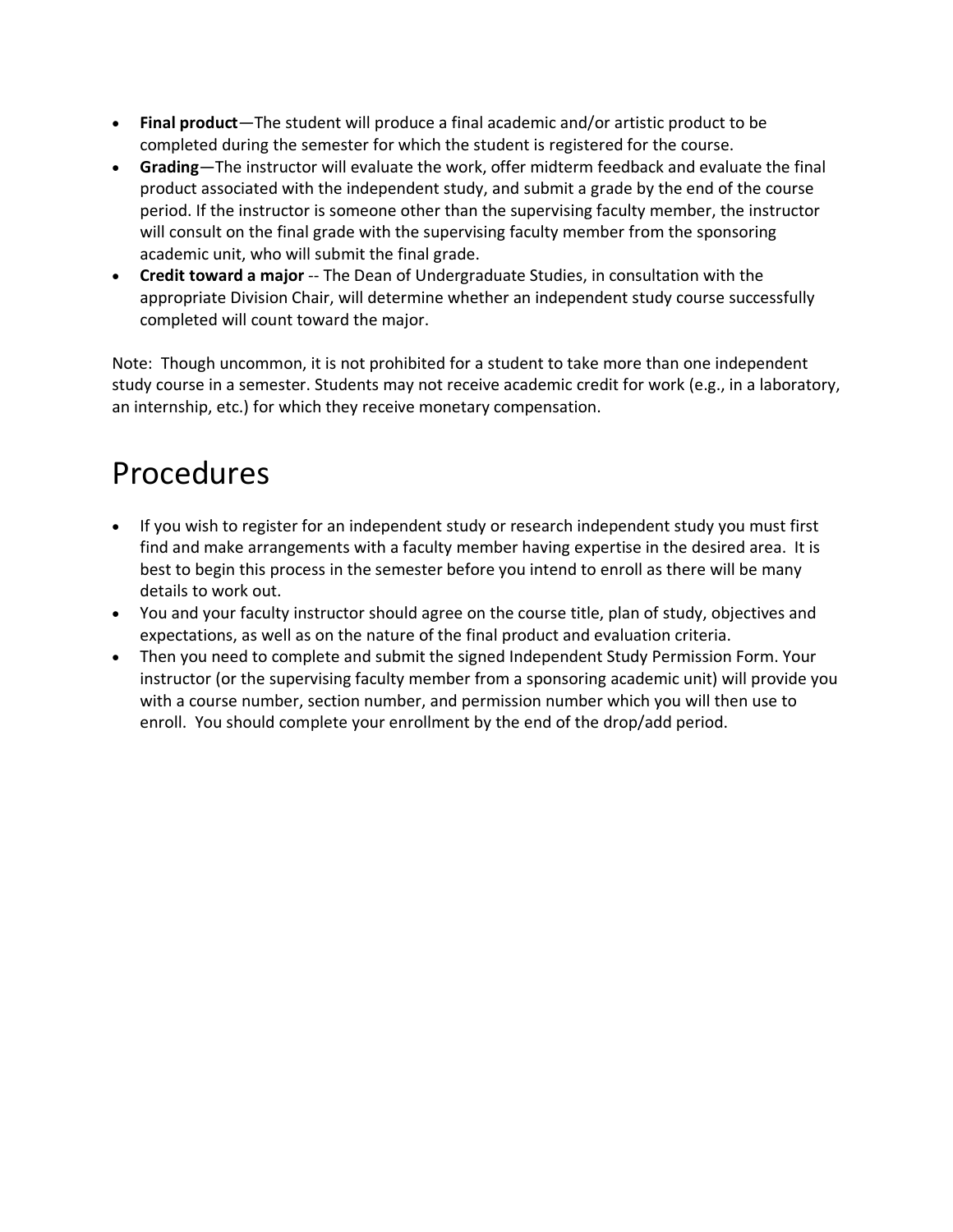# Independent Study Permission Form

To the student: Please use this form for the basis of your agreement with your instructor.

Date:

#### **Student Information**

Student Name:

Email: 

Student ID:

Graduation Date: 

Major(s) (or undeclared):

#### **Course Information**

Course Subject / Number:

Independent Study or Research Independent Study:

Session/Term / Year:

Course Credits (2 or 4 DKU credits):

Title of Independent Study:

Short Title (to be listed on transcript; limit 30 characters, including spaces):

### **Supervising Faculty Information**

Supervising Faculty Member:

Academic Title:

Affiliation (academic unit):

Instructor (if different from Supervising Faculty Member):

Instructor Title and affiliation:

## Detailed Description of the Independent Study including Final Product; Scheduled Meetings and Work **Expectations; Grade Basis, etc.**

1. Title and Description of Proposed Study *Provide a detailed description of the proposed study, including topic, general course goals, a rationale for*